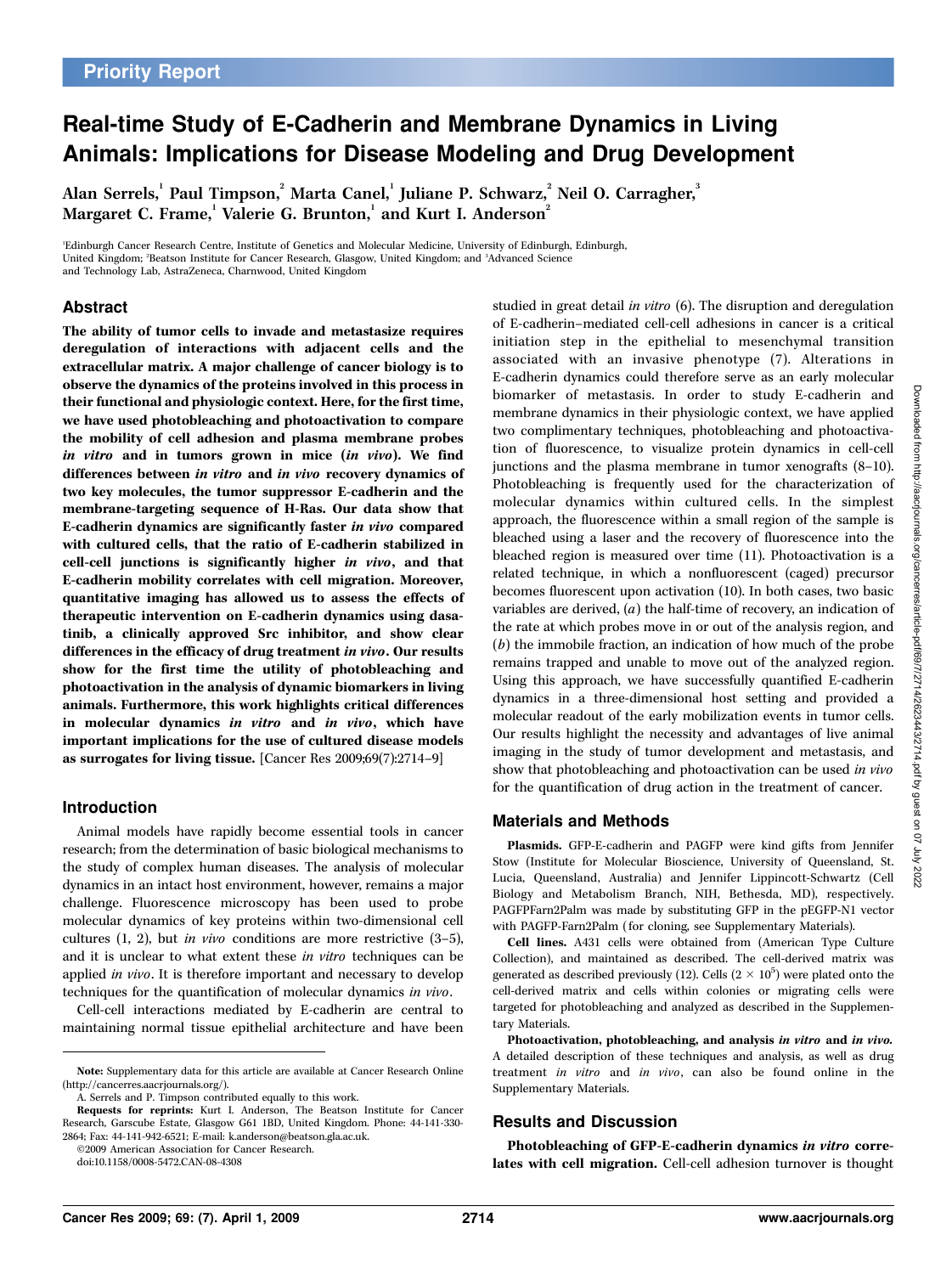

Downloaded from http://aacrjournals.org/cancerres/article-pdf/69/7/2714/2623443/2714.pdf by guest on 07 July 2022 Downloaded from http://aacrjournals.org/cancerres/article-pdf/69/7/2714/2623443/2714.pdf by guest on 07 July 2022

Figure 1. Photobleaching of GFP-E-cadherin in migrating or stationary cells. Representative images of migrating (A) or stationary cells within a colony (B) used to generate fluorescence recovery curves (C). Curves represent pooled data (solid lines) and the results of exponential curve-fitting (dotted lines). D, graphs comparing recovery rates and the amount of GFP-E-cadherin trapped in cell-cell junctions between freely moving ( $n = 10$ ) and stationary cells ( $n = 4$ ). Columns, mean; bars,  $SE(bar, 40 \mu m)$ .

to play a key role in cell migration and invasion (6, 7). We therefore used photobleaching to assess whether we could quantify differences in E-cadherin dynamics between stationary and migrating cells. A431 carcinoma cells were plated on cell-derived matrix, and cell junctions between collectively migrating or confluent nonmotile cells were targeted for bleaching (refs. 13, 14; Fig. 1A and B; Supplementary Movies 1 and 2, respectively). Photobleaching recovery curves from migrating or stationary cells were pooled and analyzed (Fig. 1C). The half-time of GFP-E-cadherin recovery was reduced by 16 seconds in the junctions of cells restrained in colonies (Fig. 1D), and the fraction of GFP-E-cadherin stabilized in cell-cell junctions was 58% higher in confluent cells compared with migrating cells (47.4  $\pm$  1.4% for confluent compared with 30.0  $\pm$ 1.5% for migrating cells; Fig. 1D). Similar results were obtained comparing mobile cells at the leading edge of a monolayer wound with confluent nonmigrating cells at the rear of the wound (data not shown). The higher level of GFP-E-cadherin trapped at the cellcell junctions of stationary cells shows a correlation between cell migration and the level of GFP-E-cadherin trapped within cell-cell junctions. We therefore wanted to assess whether the immobile fraction of GFP-E-cadherin could be measured in vivo and serve as a biomarker for migration potential.

Photobleaching of GFP-E-cadherin shows fundamental differences in E-cadherin mobility in vivo. To examine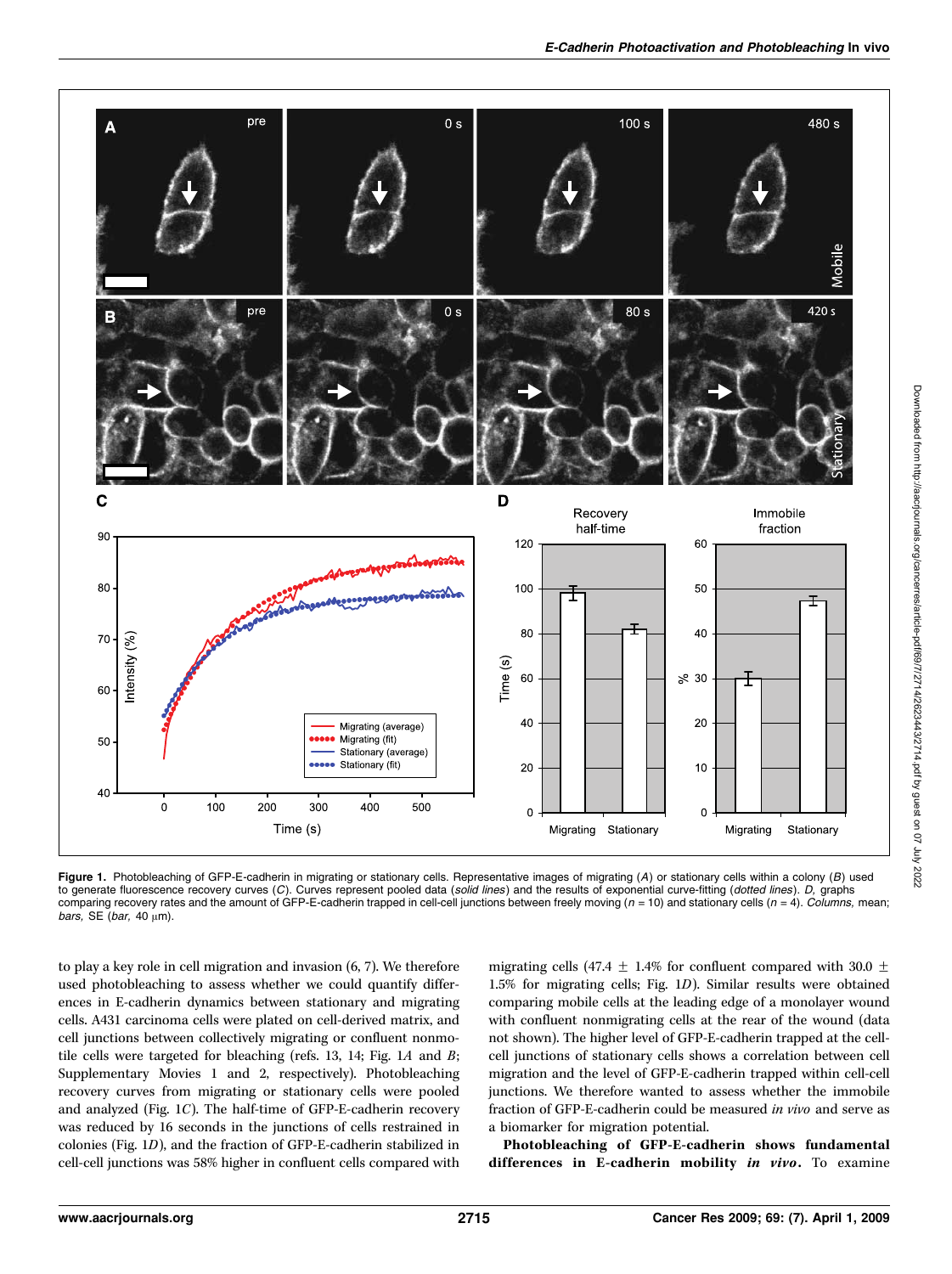GFP-E-cadherin dynamics in vivo, cells were grown as subcutaneous tumors in nude mice and compared with GFP-E-cadherin in the junctions of confluent cells cultured in vitro. In both cases, GFP-E-cadherin was similarly localized to the cell periphery (Fig. 2A and B). Cell-cell junctions could be imaged up to  $\sim$  70  $\mu$ m deep in tumor tissue and effectively bleached at  $\sim$  20  $\mu$ m, which enabled cells completely surrounded by others to be targeted for bleaching, analogous to the confluent cells targeted in vitro. Initial observation of time-lapse movies suggested that the rate of recovery was much faster in vivo than in vitro. Analysis of pooled recovery curves (Fig. 2C) confirmed that the half-time of recovery was four times faster in vivo (15.3  $\pm$  1.2 seconds in vivo compared with 60.5  $\pm$  2.5 seconds in vitro; Fig. 2D). Furthermore, the fraction of GFP-E-cadherin stabilized in cell-cell junctions was 1.5 times greater in vivo (Fig. 2D). These results show that the mobility of the tumor suppressor E-cadherin, a key protein implicated in the early stages of invasion, is substantially different in vitro and in vivo. Moreover, these differences have profound implications for cancer research, in which the behavior of Ecadherin in cultured disease models is used to elucidate basic biological mechanisms which are extrapolated back into human disease (6, 7).

Photoactivation shows fundamental differences in plasma membrane dynamics in vivo. Protein mobility within the plasma membrane also plays a fundamentally important role during cell migration (12, 15). We therefore examined whether plasma membrane dynamics might also differ in the intact host environment compared with cell culture models. To answer this question, we used photoactivatable GFP anchored to the plasma membrane through the farnesylated and doubly palmitoylated membrane targeting sequence of H-Ras (PAGFP-Farn2Palm; ref. 16). Cells were stably transfected with the membrane probe, cultured in vitro or in vivo, and targeted for photoactivation. In vitro, the activated fluorescence was observed to undergo rapid and virtually complete lateral diffusion (Fig. 3A; Supplementary Movie 5). However, initial observations in vivo suggested



Figure 2. Photobleaching of GFP-E-cadherin in vitro vs. in vivo. GFP-E-cadherin localization in vitro (A) and in vivo (B). C, fluorescence recovery curves following photobleaching of GFP-E-cadherin performed in vitro (blue) and in vivo (red). D, graphs comparing recovery rates and the amount of GFP-E-cadherin trapped in junctions in vitro (n = 12) and in vivo (n = 15). Columns, mean; bars, SE (bar, 20  $\mu$ m).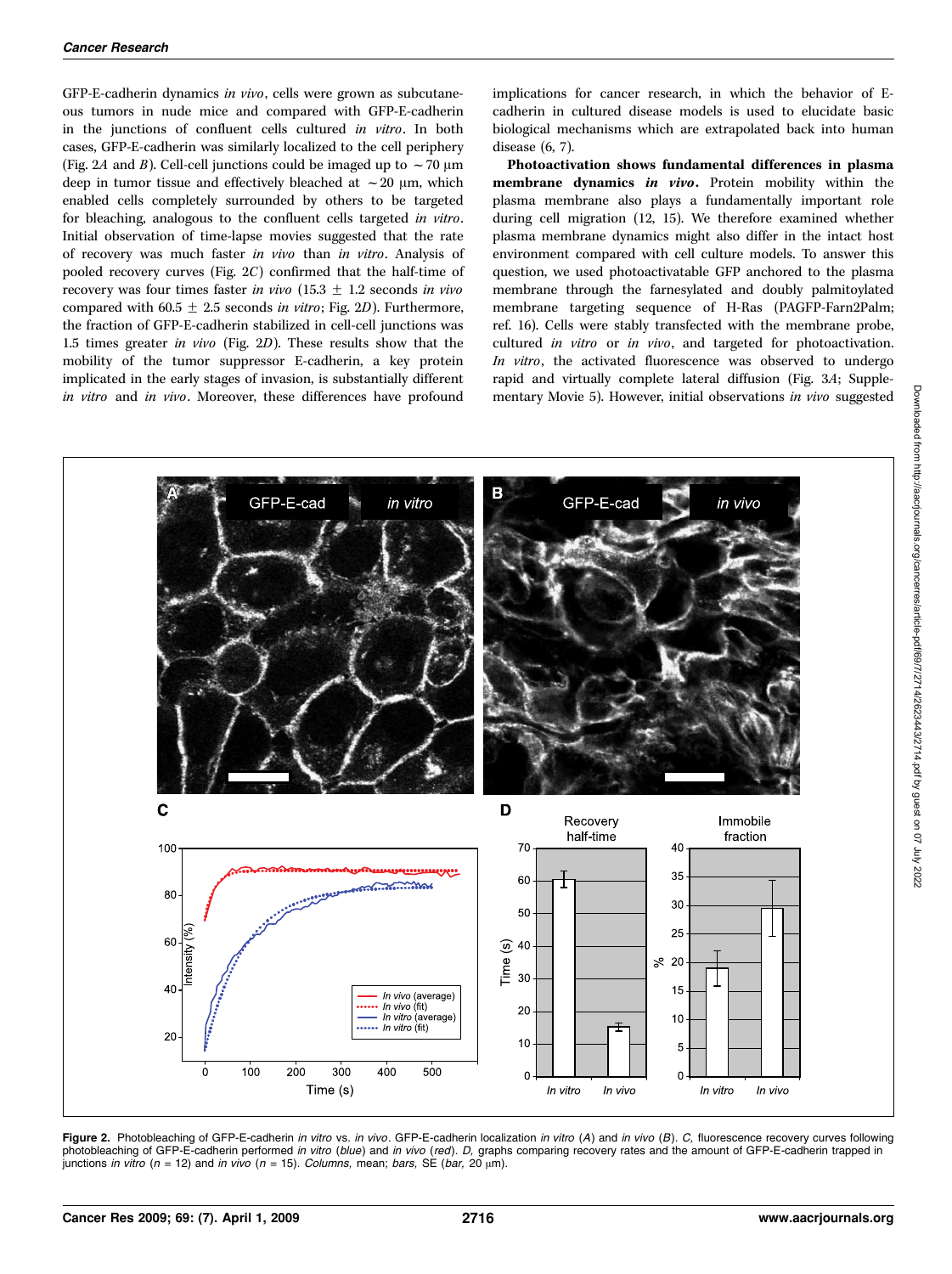

Figure 3. Photoactivation of membrane probe in vitro vs. in vivo. A and B, representative time series demonstrating in vitro and in vivo photoactivation of PAGFP-Farn2Palm. C, fluorescence decay curves following photoactivation of membrane probe in vitro (blue) and in vivo (red). D, graph comparing the rate of fluorescence loss and the amount of membrane probe trapped in the membrane in vitro (n = 40) and in vivo (n = 11). Columns, mean; bars, SE (bar, 10  $\mu$ m).

that like E-cadherin, a significant proportion of the membrane probe remained trapped in the site of activation (Fig. 3B; Supplementary Movie 6). Analysis of pooled PAGFP-Farn2Palm decay curves (Fig. 3C) revealed a similar half-time of recovery in vitro and in vivo (Fig. 3D). However, the immobile fraction of the membrane probe was more than five times greater in vivo than *in vitro* (40.00  $\pm$  4.1% *in vivo* compared with 7.5  $\pm$  6.5% in vitro; Fig. 3D). Thus, in a similar manner to E-cadherin, we found a substantial increase in the fraction of the membrane probe trapped in vivo compared with in vitro (compare Figs. 2D and 3D). The altered dynamics of both E-cadherin and the plasma membrane in vivo may occur as a result of different environmental cues within the host such as interactions with stromal cells and the extracellular matrix and are currently under investigation.

Dasatinib treatment enhances the stability of E-cadherin in cell-cell junctions in vivo but not in vitro. Drug discovery involves the validation of drugs and targets in vitro to be used for therapeutic intervention in vivo. The high attrition rates of compounds entering clinical trials (17) suggests that drug discovery may be particularly sensitive to the kinds of differences in molecular dynamics in vitro and in vivo that we have observed here for E-cadherin and the membrane probe. We therefore addressed whether photobleaching could be used to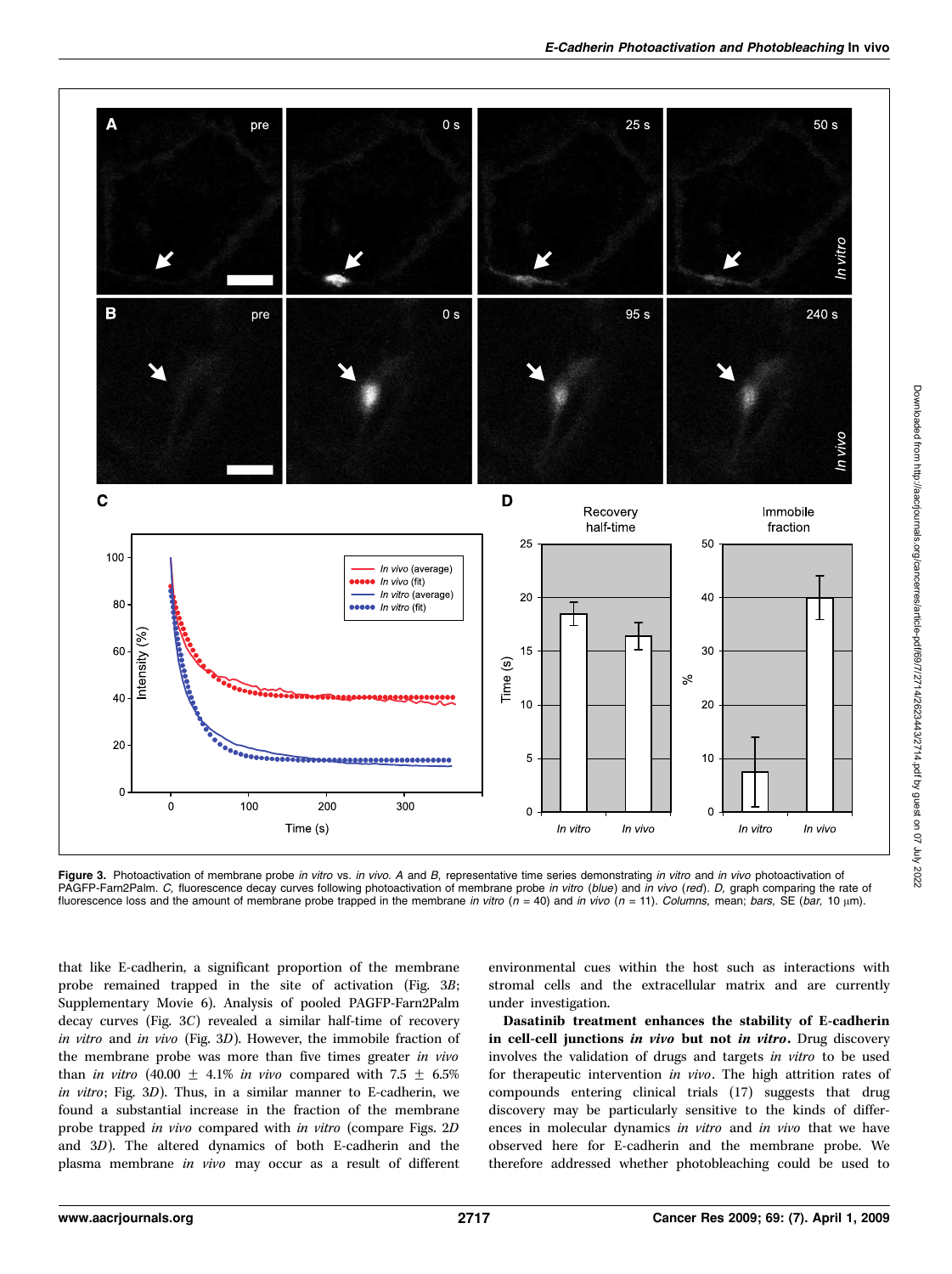compare the effects of pharmacologic intervention in vitro with *in vivo*. This approach could provide valuable *in vivo* preclinical data for validating mechanisms of action and guiding dosing regimes. We selected dasatinib, a dual Src/Abl tyrosine kinase inhibitor under consideration for use as an anti-invasive drug in epithelial tumors (18). Although the mechanism of action is not fully understood, it may include effects on E-cadherin dynamics known to be regulated by Src tyrosine kinase activity (19, 20).

Cells were cultured in vitro and in vivo, and treated with dasatinib (20) prior to photobleaching of GFP-E-cadherin. Dasatinib treatment caused no change in E-cadherin levels (Supplementary Fig. S2); however, photobleaching analysis revealed that dasatinib treatment shortened the rate of GFP-E-cadherin recovery both in vitro and in vivo (Fig. 4A). Remarkably, photobleaching analysis also revealed that drug treatment had no effect on the immobile fraction of E-cadherin in vitro but doubled the fraction of E-cadherin trapped in cellcell junctions in vivo (Fig. 4B). This striking increase in the immobile fraction of E-cadherin in vivo (from 29.5  $\pm$  4.9% to 65.4  $\pm$  2.3%) is significant in relation to our earlier finding that more GFP-E-cadherin is immobilized in junctions between confluent nonmigrating cells within colonies or at the rear of a wound (Fig. 1D; results not shown). This result lends support to a possible mechanism of dasatinib as an anti-invasive drug through the stabilization of cell-cell adhesion, and would be missed by cell culture–based screening assays typically used in drug discovery.

To assess the specificity of the E-cadherin response to dasatinib treatment, E-cadherin recovery dynamics were compared with membrane recovery dynamics in vitro and in vivo. Dasatinib had no effect on either the half-time of recovery or the immobile fraction of the membrane probe in vitro (results not shown). In vivo, the half-time of recovery was similar for both GFP-E-cadherin and the membrane probe. However, dasatinib treatment had significantly different effects on the immobile fraction of GFP-E-cadherin and the membrane probe in vivo: drug treatment increased the immobile fraction of GFP-E-cadherin by a factor of 2 but decreased the immobile fraction of the membrane probe by a factor of 1.6 (from  $40.00 \pm 4.1\%$ to 24.7  $\pm$  4.0%; Fig. 4C). This highlights the selectivity of dasatinib for E-cadherin in vivo independent of membrane dynamics.

In summary, we have shown the first use of photobleaching and photoactivation to monitor molecular dynamics in living tumors. Our results show that fundamental cellular properties such as the mobility of cell-cell adhesion components or plasma membrane proteins are different in vitro and in vivo. Photobleaching offers the potential to probe the spatial and temporal dynamics of cell-cell junctions in a context-dependent manner; for example, depending on the proximity to migratory stimuli. Such *in vivo* analysis enables the quantification of subtle early changes in protein behavior in response to therapeutic intervention, which might be missed using cell culture models. The altered mobility of the membrane targeting sequence of H-Ras in vivo highlights the potential that other membranetargeted signal transduction molecules may behave differently than expected in vivo. Our data critically highlight a shortcoming of conventional drug discovery, the use of cell culture models which fail to recapitulate the behavior of cells in living organisms, and emphasize the importance of early in vivo



Figure 4. Dasatinib treatment enhances the amount of GFP-E-cadherin trapped in junctions in vivo but not in vitro. A, graph comparing fluorescence recovery rates of GFP-E-cadherin  $+/-$  dasatinib in vitro (n = 12) and in vivo  $(n = 15)$ , derived from pooled recovery curves. B and C, graph comparing the amount of GFP-E-cadherin or membrane probe trapped in cell-cell junctions  $+/-$  dasatinib *in vitro* ( $n = 20$ ) and *in vivo* ( $n = 171$ ) derived from pooled recovery curves. Columns, mean; bars, SE.